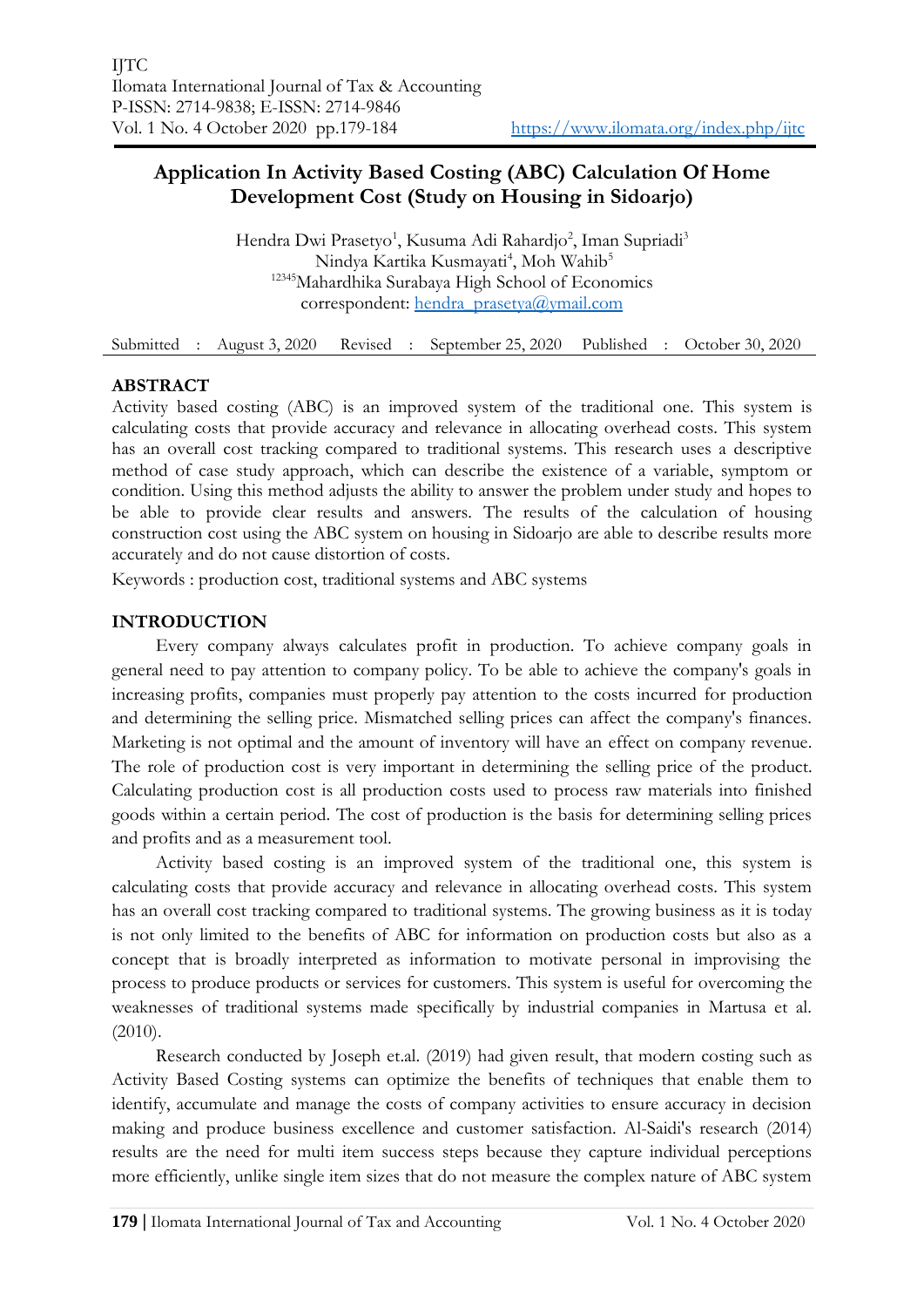success, multi items use composite scores to measure and analyze success by providing the biggest explanation of the factors determining the application of ABC. There is also research by Farzaneh et.al. (2010) show the results that cost of goods sold is not consistent with the rigidity of the cost model, but in general, administrative and sales costs are inherent in changes in the level of sales. Furthermore, Haneda and Azizah's research (2018) shows the results that the room rent cost determined by management is determined by allocating operating costs to each room type based on the percentage of income.

At present, in calculating goods manufactured cost, the company uses a traditional system, where all costs are not directly allocated to the product on an allocation basis. All allocations are costs that are triggered due to the relationship of production volume. Based on the explanation above, it can be understood how important it is to use the ABC system in calculating the cost of production.

According to Mulyadi (2012) cost accounting is an information system that produces company operating costs and information that is used as a basis for measuring, analyzing, reporting and making decisions. According to Supriyono (2012) accounting cost is a cost information generated by company management as a basis for management decisions in achieving company goals (Wiguna, 2017).

Costs are the basic price or part of which is used or consumed to obtain income (Sunarto, 2004 & Rahmadani et.al. 2016). Costs represent the sacrifice of economic resources to obtain goods / services that are useful for the present or the future (Siregar, 2013 & Siby et.al. 2018).

The grouping of costs over all existing cost elements into certain groups that are more concise and can provide more concise and important information is called cost classification. Commonly used in the classification of costs related to products, production volumes, departments and cost centers, accounting periods, decision making (Siby et.al. 2018). According to Carter (2102) the cost classification is based on (Palupi et.al. 2016): (1) costs with products that include manufacturing costs and commercial costs; (2) production volumes which include variable costs, fixed costs and semi-variable costs; (3) production department which includes the department of production, services, joint and joint costs; and (4) accounting period and a decision.

The method of determining the production cost is how to calculate the cost element into the cost of production (Mulyadi, 2012). The production cost includes all direct materials, direct labor and factory overhead incurred to produce goods / services (Lasena, 2013).

Activity Based Costing System is an approach to determining product costs that impose costs on products / services based on resource consumption caused by activities (Blocher et.al., 2011). The basis of this approach is that the company's products / services are carried out by the required activities and activities using resources that cause costs. Resources are charged to cost objects based on their usefulness (Haneda et al. 2018).

## **METHODS**

This study is using a descriptive method of case study approach, which can describe the existence of a variable, symptoms or circumstances. Using this method adjusts the ability to answer the problem under study and hopes to be able to provide clear results and answers. This study focuses on the housing construction cost according to management and calculation of the cost of housing construction using the ABC system.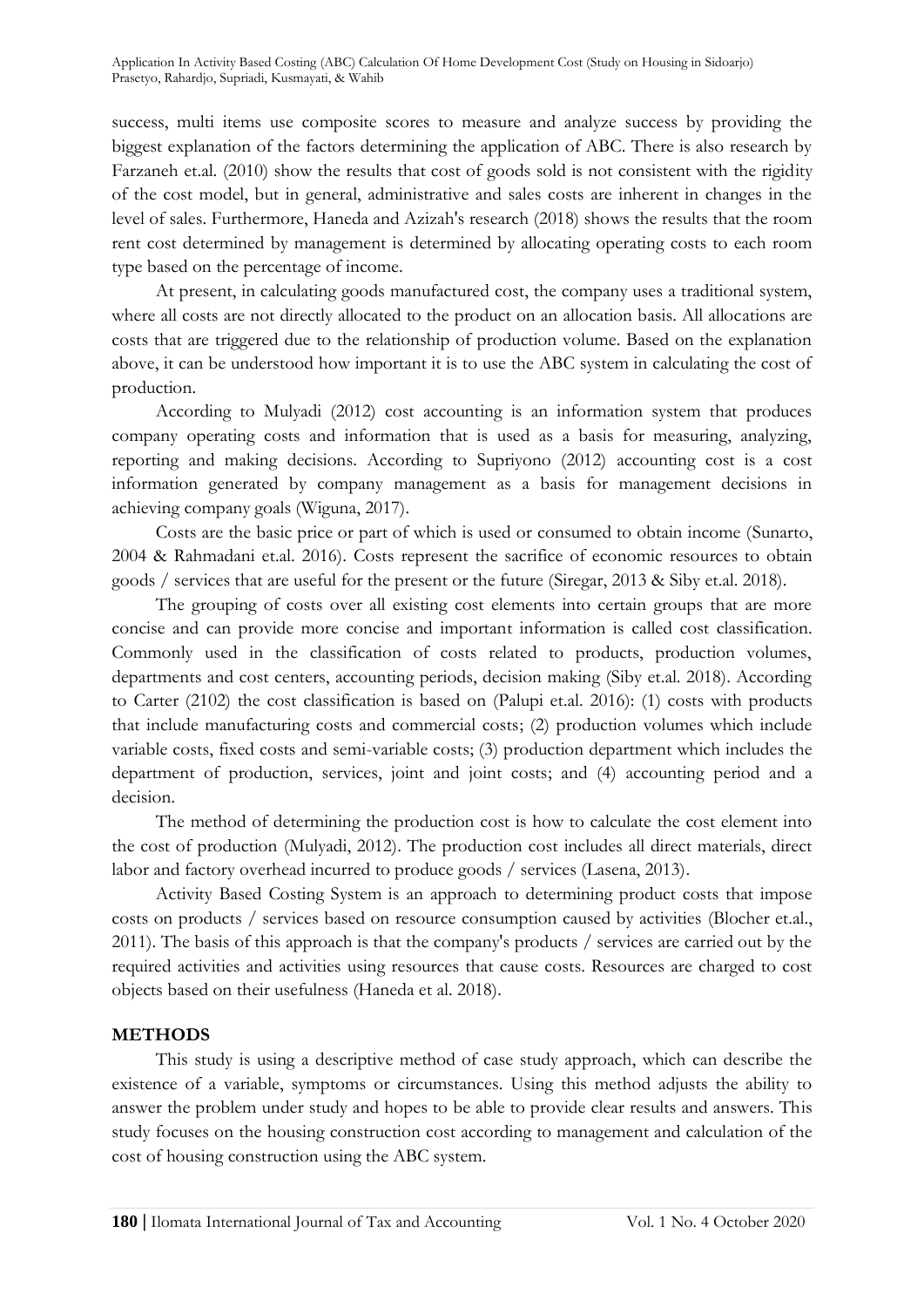# **RESULTS AND DISCUSSION**

## **Calculation of the Building Cost a House by Company**

Determination of development cost carried out by the company that is using a traditional system, this system uses unit-level drivers. The calculations are as follows:

| Number                        | <b>House Type</b>      | <b>Land Cost</b> | Construction | Total       |
|-------------------------------|------------------------|------------------|--------------|-------------|
|                               |                        |                  | Costs        |             |
|                               | Home Office Type-58/90 | 77.647.208       | 133.400.000  | 211.047.208 |
| $\mathfrak{D}_{\mathfrak{p}}$ | Type- $38/90$          | 77.647.208       | 95.000.000   | 172.647.208 |
|                               | Type- $50/91$          | 78.509.955       | 125.000.000  | 203.509.955 |
|                               | Type-70/120            | 103.529.611      | 210.000.000  | 313.529.611 |
|                               | Type-70/135            | 116.470.812      | 210.000.000  | 326.470.812 |

Source: housing data in Sidoarjo

#### Table 2. Utility Costs (Overhead Costs)

| Number                                  | <b>Cost Type</b>                    | Total          |  |
|-----------------------------------------|-------------------------------------|----------------|--|
|                                         | Land Planning Costs                 | 17.557.029.500 |  |
| 2                                       | <b>Infrastructure Costs</b>         | 11.000.000.000 |  |
| 3                                       | Electricity cost (PLN)              | 1.228.000.000  |  |
| 4                                       | <b>Environmental Facility Fee</b>   | 2.640.000.000  |  |
| 5                                       | <b>Building Planning Costs</b>      | 100.000.000    |  |
| 6                                       | Licensing Fees                      | 983.200.000    |  |
| 7                                       | Project Office Administration Costs | 3.840.000.000  |  |
|                                         | 37.348.229.500                      |                |  |
| Number of housing units and Home Office | 564 Unit                            |                |  |
|                                         | <b>Total Cost per Unit</b>          |                |  |

Source: housing data in Sidoarjo

## Table 3. Calculation of Cost of Building Houses

| Number | Cost Type                 | Home        | Type-       | Type-       | Type-       | Type-       |
|--------|---------------------------|-------------|-------------|-------------|-------------|-------------|
|        |                           | Office      | 38/90       | 50/91       | 70/120      | 70/135      |
|        |                           | Type-       |             |             |             |             |
|        |                           | 58/90       |             |             |             |             |
|        | Land Cost                 | 77.647.208  | 77.647.208  | 78.509.955  | 103.529.611 | 116.470.812 |
|        | <b>Construction Costs</b> | 133.400.000 | 95.000.000  | 125.000.000 | 210.000.000 | 210.000.000 |
|        | <b>Utility Costs</b>      | 66.220.265  | 66.220.265  | 66.220.265  | 66.220.265  | 66.220.265  |
| Total  |                           | 277.267.473 | 238.867.473 | 269.730.220 | 379.749.876 | 392.691.077 |

Source: housing data in Sidoarjo

#### **Calculation of the Cost of House Construction Based on the ABC System**

Determination of housing construction basic cost with the traditional system as stated above does not provide accurate information because it causes distortion between types of houses. ABC system is one method that can produce accurate information because there is a charge for each activity. The calculations are as follows:

| Number | <b>Cost Type</b>                  | Total          |
|--------|-----------------------------------|----------------|
|        | Land Planning Costs               | 17.557.029.500 |
|        | <b>Infrastructure Costs</b>       | 11.000.000.000 |
|        | Electricity cost (PLN)            | 1.228.000.000  |
|        | <b>Environmental Facility Fee</b> | 2.640.000.000  |
|        | <b>Building Planning Costs</b>    | 100.000.000    |

Table 4. Utility Costs (Overhead Costs)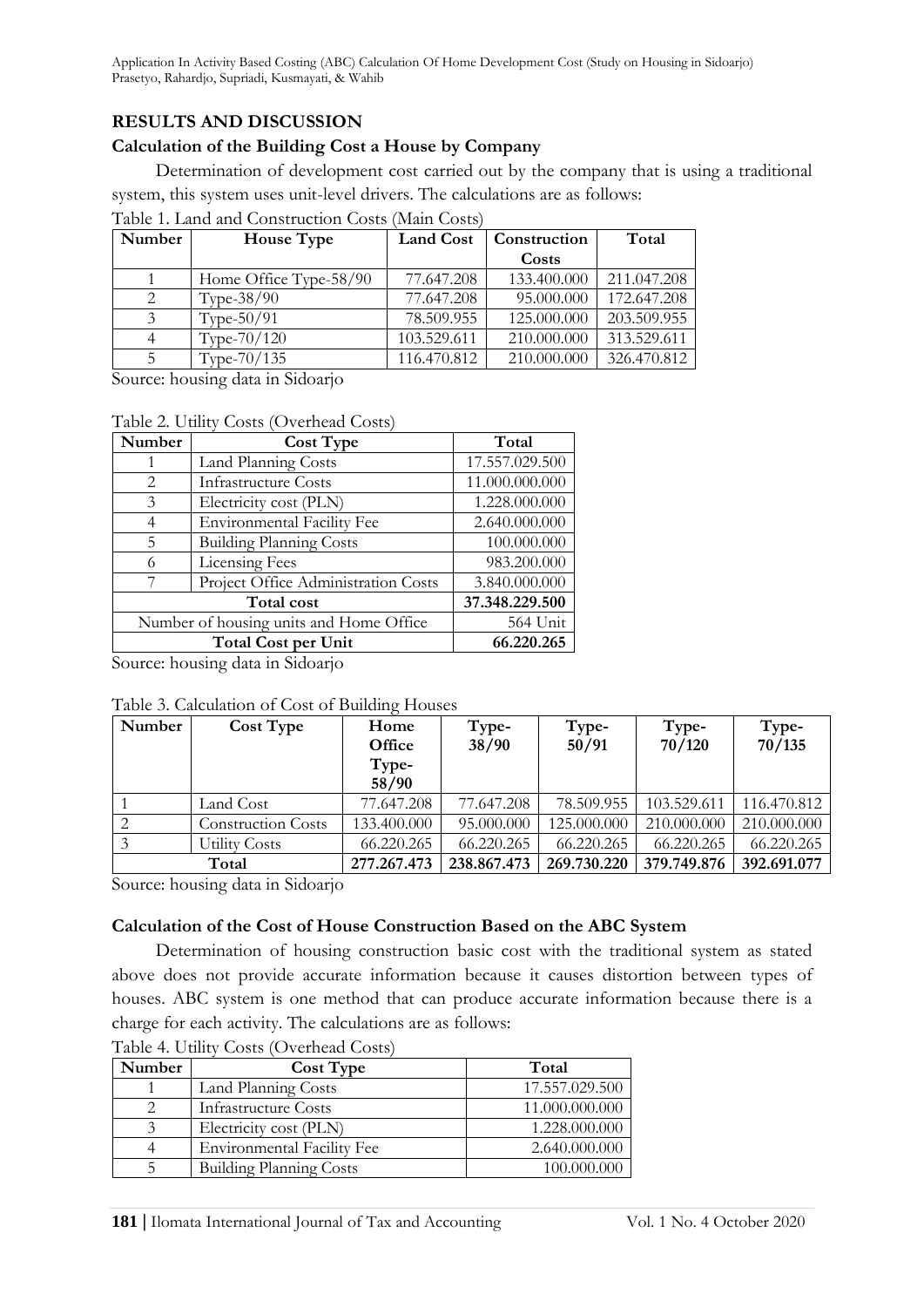| <b>Number</b>                       | Cost Type                                  | Total         |  |
|-------------------------------------|--------------------------------------------|---------------|--|
|                                     | <b>Licensing Fees</b>                      | 983.200.000   |  |
|                                     | <b>Project Office Administration Costs</b> | 3.840.000.000 |  |
| <b>Total Cost</b><br>37.348.229.500 |                                            |               |  |

Source: housing data in Sidoarjo

#### Table 5. Activity Identification

| Number | <b>Cost Type</b>                    | Activity           |
|--------|-------------------------------------|--------------------|
|        | Land Planning Costs                 | <b>Batch Level</b> |
|        | <b>Infrastructure Costs</b>         | <b>Batch Level</b> |
| 3      | Electricity cost (PLN)              | <b>Batch Level</b> |
|        | <b>Environmental Facility Fee</b>   | <b>Batch Level</b> |
|        | <b>Building Planning Costs</b>      | Product Level      |
|        | <b>Licensing Fees</b>               | Product Level      |
|        | Project Office Administration Costs | Product Level      |

Source: processed data

### Table 6. Grouping of Costs to Activities

| Number                        | <b>Cost Type</b>                    | Total          |
|-------------------------------|-------------------------------------|----------------|
|                               | Unit Level Activity Costs           |                |
|                               | Electricity cost (PLN)              | 1.228.000.000  |
|                               | Total                               | 1.228.000.000  |
|                               |                                     |                |
| $\mathfrak{D}_{\mathfrak{p}}$ | <b>Batch Level Activity Costs</b>   |                |
|                               | Land Planning Costs                 | 17.557.029.500 |
|                               | <b>Infrastructure Costs</b>         | 11.000.000.000 |
|                               | <b>Environmental Facility Fee</b>   | 2.640.000.000  |
|                               | Total                               | 31.197.029.500 |
| $\mathcal{E}$                 | <b>Product Level Activity Costs</b> |                |
|                               | Land Planning Costs                 | 100.000.000    |
|                               | Licensing Fees                      | 983.200.000    |
|                               | Project Office Administration Costs | 3.840.000.000  |
|                               | Total                               | 4.923.200.000  |

Source: processed data

#### Table 7. Determination of Drivers for Activities

| Number        | <b>Cost Type</b>                    | Activity             |
|---------------|-------------------------------------|----------------------|
|               | Land Planning Costs                 | Land area            |
| 2             | <b>Infrastructure Costs</b>         | Land area            |
| $\mathcal{E}$ | Electricity cost (PLN)              | Number of units      |
|               | <b>Environmental Facility Fee</b>   | Land area            |
|               | Land Planning Costs                 | <b>Building Area</b> |
|               | <b>Licensing Fees</b>               | <b>Building Area</b> |
|               | Project Office Administration Costs | <b>Building Area</b> |

Source: processed data

#### Table 8. Calculation of Activity Group Rates

| Number | Cost Type                         | Cost          | <b>Driver</b> | Pool Rate |
|--------|-----------------------------------|---------------|---------------|-----------|
|        | Unit Level Activity Costs         |               |               |           |
|        | Electricity cost (PLN)            | 1.228.000.000 | $564$ unit    | 2.177.305 |
|        |                                   |               |               |           |
|        | <b>Batch Level Activity Costs</b> |               |               |           |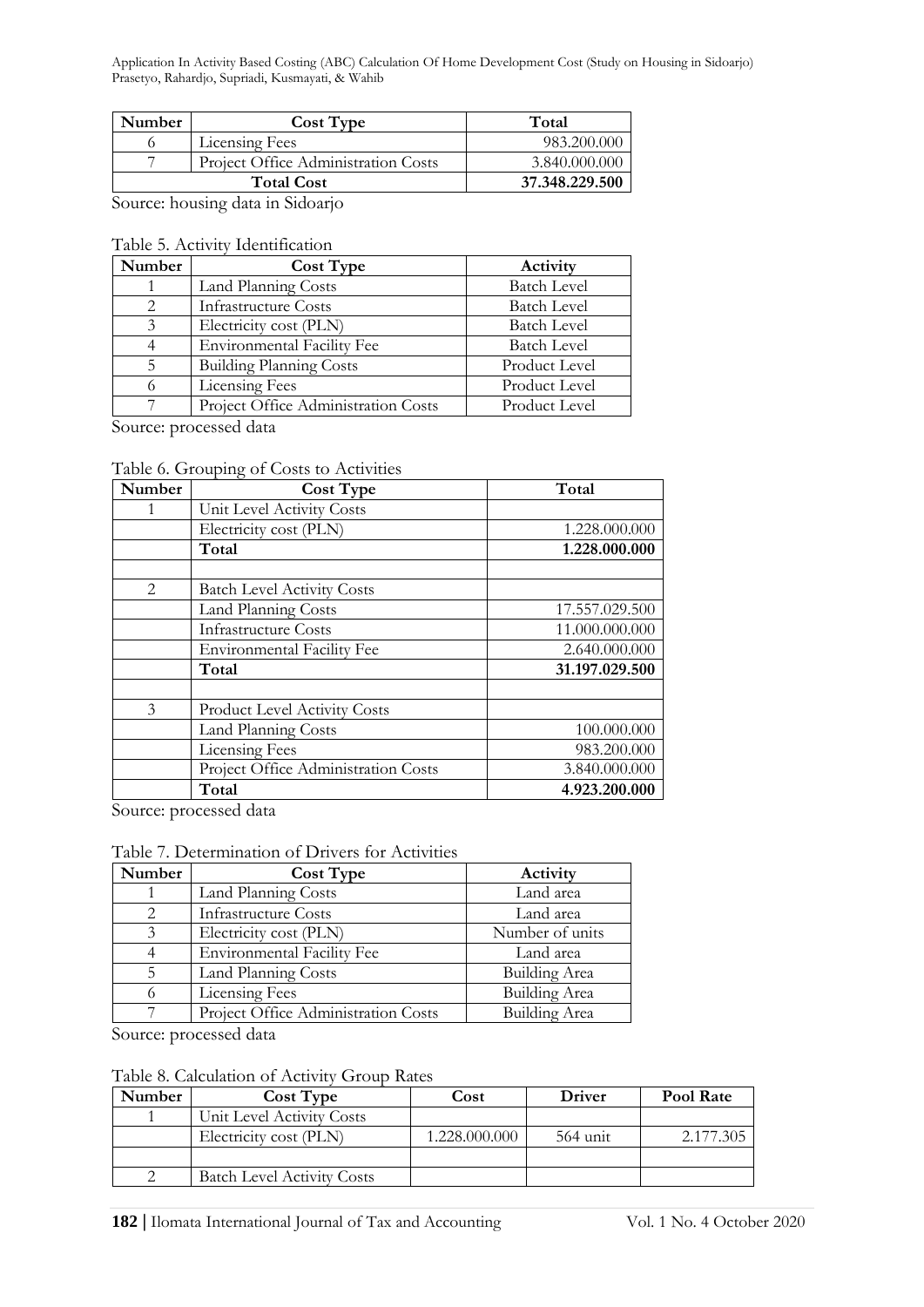|   | Land Planning Costs                 |                | $60.541 \text{ M}^2$       |         |
|---|-------------------------------------|----------------|----------------------------|---------|
|   | <b>Infrastructure Costs</b>         | 31.197.029.500 | Effective                  | 515.302 |
|   | <b>Environmental Facility Fee</b>   |                | Land Area                  |         |
|   |                                     |                |                            |         |
| 3 | <b>Product Level Activity Costs</b> |                |                            |         |
|   | Land Planning Costs                 |                | 28.040 M <sup>2</sup>      |         |
|   | <b>Licensing Fees</b>               | 4.923.200.000  | Effective<br>Building Area | 175.578 |
|   | Project Office Administration       |                |                            |         |
|   | Costs                               |                |                            |         |

Source: processed data

Table 9. Calculation of the Cost of Building Houses with the ABC System

| Number             | <b>Total Cost</b>     | Home Office | <b>Type-38/90</b> | Type-50/91  | Type-       | Type-       |
|--------------------|-----------------------|-------------|-------------------|-------------|-------------|-------------|
|                    |                       | Type-58/90  |                   |             | 70/120      | 70/135      |
|                    | Land Cost             | 77.647.208  | 77.647.208        | 78.509.955  | 103.529.611 | 116.470.812 |
|                    | Construction<br>Costs | 133.400.000 | 95.000.000        | 125.000.000 | 210.000.000 | 210.000.000 |
| 3                  | Utility Costs         |             |                   |             |             |             |
| Unit Level         |                       | 2.177.305   | 2.177.305         | 2.177.305   | 2.177.305   | 2.177.305   |
| <b>Batch Level</b> |                       | 46.377.222  | 46.377.222        | 46.892.524  | 61.836.296  | 69.565.833  |
| Product Level      |                       | 10.183.509  | 6.671.954         | 8.778.887   | 12.290.442  | 12.290.442  |
| Total              |                       | 269.785.244 | 227.873.689       | 261.358.671 | 389.833.654 | 410.504.392 |

Source: housing data in Sidoarjo

Table 10. Comparison of Company Calculations with ABC systems

| Number | <b>House Type</b>      | Traditional | <b>ABC</b> System | Gap           | Percentage |
|--------|------------------------|-------------|-------------------|---------------|------------|
|        | Home Office Type-58/90 | 277.267.473 | 269.785.244       | $-7.482.229$  | $-3\%$     |
|        | Type- $38/90$          | 238.867.473 | 227.873.689       | $-10.993.784$ | $-5\%$     |
|        | Type- $50/91$          | 269.730.220 | 261.358.671       | $-8.371.549$  | $-3\%$     |
|        | Type- $70/120$         | 379.749.876 | 389.833.654       | 10.083.778    | $3\%$      |
|        | Type- $70/135$         | 392.691.077 | 410.504.392       | 17.813.315    | $4\%$      |

Source: housing data in Sidoarjo

## **CONCLUSION**

The results of the calculation of housing construction cost using the ABC system on housing in Sidoarjo are able to describe the results more accurately and do not cause distortion of costs. This system can improve decision making planning so that it can help management in improving its financial planning.

# **REFERENCES**

- Al-Saidi, Shafeq Hamoud., & H. Nanje Gowda. (2014). Measures for Activity Based Costing Success: A Review, *International Journal of Research in Commerce, IT and Management,* Vol.4, Issue No.5, May, pp. 10-13.
- Blocher, Edward J., David E Stout., & Gary Cokin. (2011). *Cost Management: Strategic Emphasis*, Translated by David Wijaya, Jakarta, Salemba Empat.

Carter, William K.. (2012). *Cost Accounting Fourteenth Edition*, Book 1, Jakarta, Salemba Empat.

Farzanesh, Nassizadeh., Saei Mohammad Javad., Salehi Nahdi., & Bayegi Sayyed Ali Haddad. (2010). A Study of the Stickiness of Costs of Goods Sold and Operating Costs to Changes in Sales Level in Iran, *Studies in Business and Economics*, pp. 79-89.